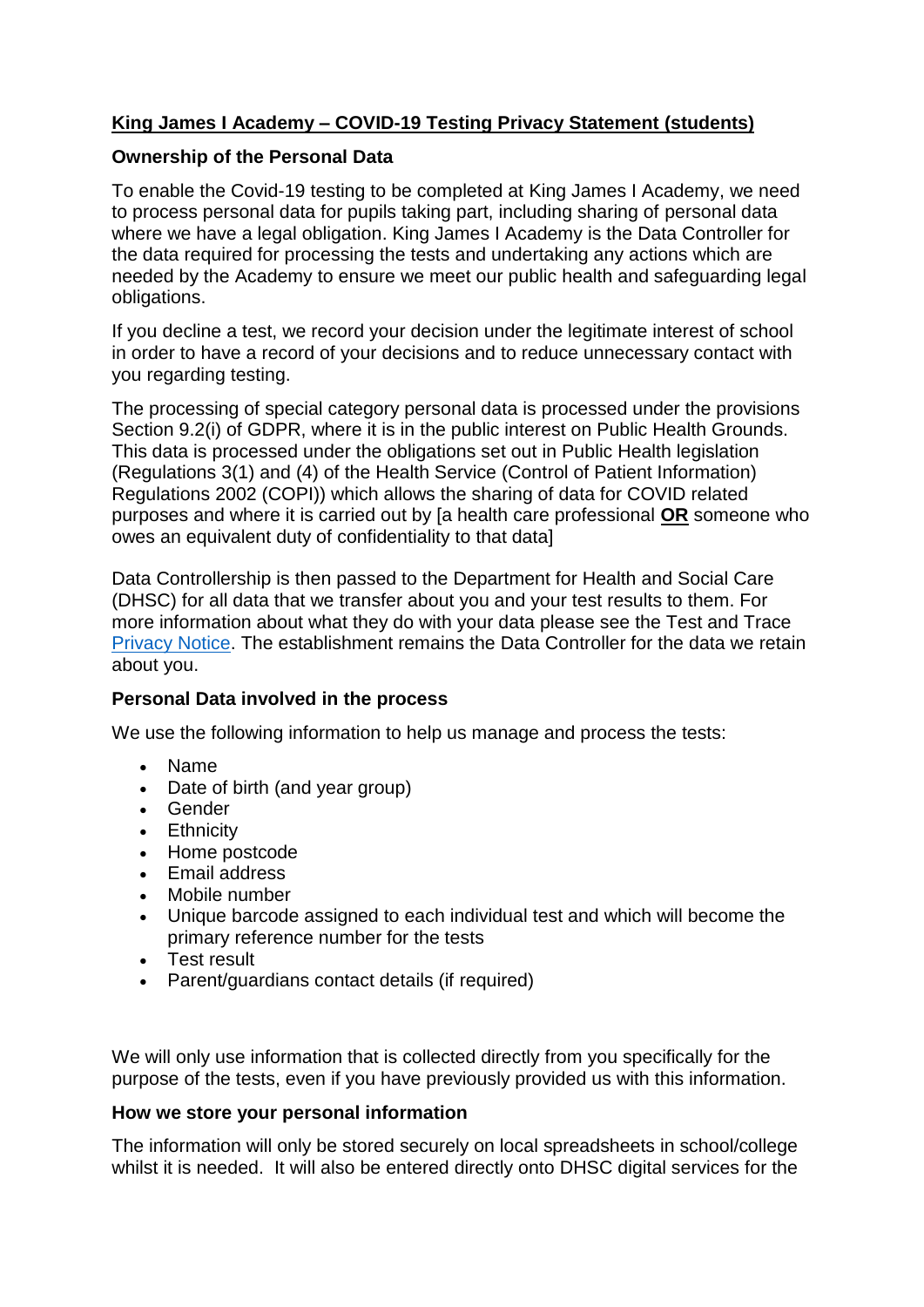NHS Test and Trace purposes. The Academy will not have access to the information on the digital service once it has been entered.

## **Processing of Personal Data Relating to Positive test results**

The student or parent (depending on contact details provided) will be informed of the result by the school/college and advised how to book a confirmatory test.

We will use this information to enact their own COVID isolation processes without telling anyone who it is that has received the positive test.

The information will be transferred to DHSC, who will share this with the NHS, GPs. PHE and the Local Government will use this information for wider test and trace activities as well as statistical and research purposes.

This information is processed and shared under obligations set out in Public Health legislation under Regulations 3(1) and (4) of the Health Service (Control of Patient Information) Regulations 2002 (COPI) which allows the sharing of data for COVID related purposes.

This information will be kept by the Academy for up to 14 days and by the NHS for 8 years.

### **Processing of Personal Data Relating to Negative test results**

We will record a negative result and the information transferred to DHSC, NHS, PHE and the Local Government who will use the information for statistical and research purposes.

This information is processed and shared under obligations set out in Public Health legislation under Regulations 3(1) and (4) of the Health Service (Control of Patient Information) Regulations 2002 (COPI) which allows the sharing of data for COVID related purposes.

This information will be kept by the Academy for up to 14 days and by the NHS for 8 years.

### **Processing of Personal Data relating to declining a test**

We will record that you have declined to participate in a test and this information will not be shared with anyone.

### **Data Sharing Partners**

The personal data associated with test results will be shared with

- DHSC, NHS, PHE to ensure that they can undertake the necessary Test and Trace activities and to conduct research and compile statistic about Coronavirus.
- Your GP to maintain your medical records and to offer support and guidance as necessary
- Local Government to undertake local public health duties and to record and analyse local spreads.

### **Your Rights**

Under data protection law, you have rights including: